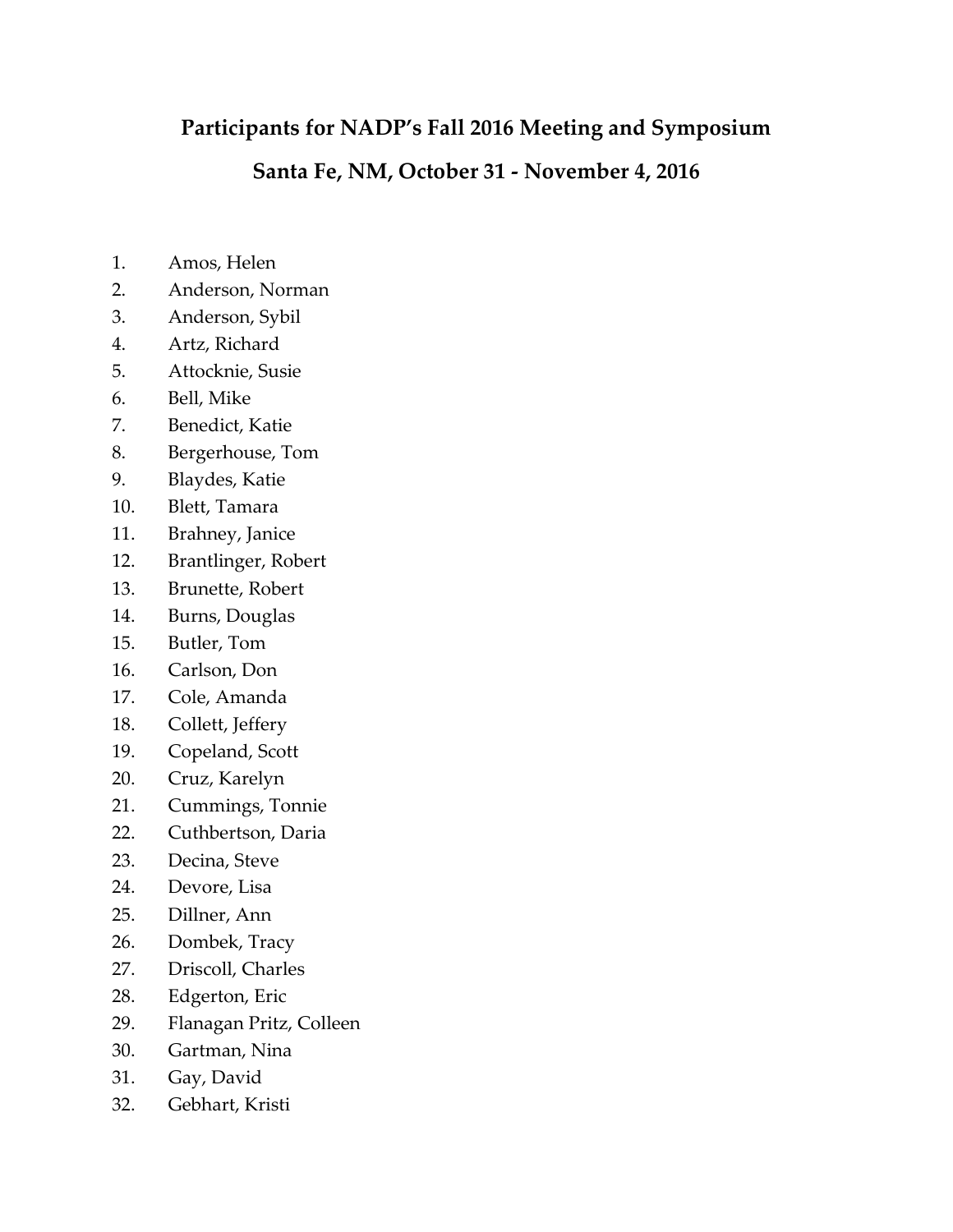- 33. Geiser, Linda
- 34. Grande, David
- 35. Grant, Richard
- 36. Greaver, Tara
- 37. Green, Lee
- 38. Greenville, Sandy
- 39. Groffman, Armand
- 40. Guo, Xuehui
- 41. Hall, Josh
- 42. Hand, Jenny
- 43. Hebert, Eric
- 44. Herrick, Jeff
- 45. Hiza Redsteer, Margaret
- 46. Horn, Kevin
- 47. Howell, Kemp
- 48. Huang, Chien Wei
- 49. Lavorlvska, Lidiia
- 50. Isil, Selma
- 51. Jackson, Dennis
- 52. Jackson, Miranda
- 53. Jansen, John
- 54. Johnson, Andrew
- 55. Kerschner, Brian
- 56. Knipping, Eladio
- 57. Kriebs, Carol
- 58. Ku, Michael
- 59. Larson, Bob
- 60. Lavery, Tom
- 61. Lear, Gary
- 62. Lehmann, Chris
- 63. Levin, Leonard
- 64. Lewis, Haley
- 65. Ludtke, Amy
- 66. Luke, Winston
- 67. Lynch, Jason
- 68. Malm, Bill
- 69. Martin, Randy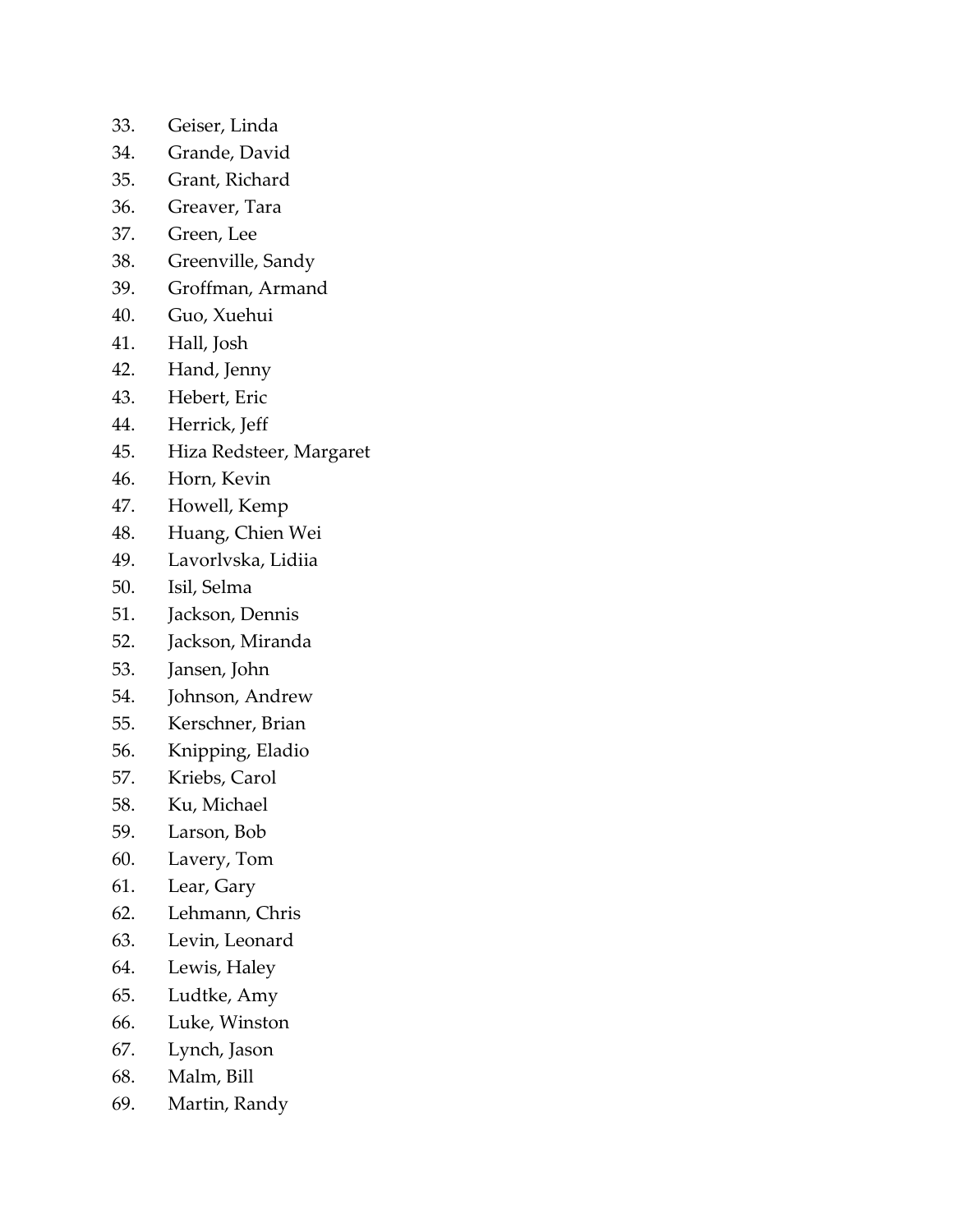- 70. Maxwell, David
- 71. Melaschenko, Natalie
- 72. Mishoe, Kevin
- 73. Moore, Tom
- 74. Morris, Kristi
- 75. Nguyen, Tran
- 76. Nilles, Mark
- 77. Nyhus, Alexander
- 78. 0'Dea, Claire
- 79. Oleka, Emmanuel
- 80. Olson, Mark
- 81. Olson, Sondra
- 82. Padgett, Pam
- 83. Palmer, Kelly
- 84. Pardo, Linda
- 85. Parsons, Matthew
- 86. Perkins, Courtney
- 87. Phelan, Jennifer
- 88. Pierce, Gordon
- 89. Pinto, Joe
- 90. Pouyat, Richard
- 91. Prenni, Anthony
- 92. Prestbo , Eric
- 93. Puchalski, Melissa
- 94. Rhodes, Mark
- 95. Rice, Joann
- 96. Ring, Allison
- 97. Risch, Marty
- 98. Rumsey , Ian
- 99. Sabo, Robert D.
- 100. Sams, Charles (Chuck)
- 101. Saylor, Rick
- 102. Scheffe, Rich
- 103. Schlchtel, Bret
- 104. Schimelfenig, Todd
- 105. Schmeltz, David
- 106. Schwede, Donna